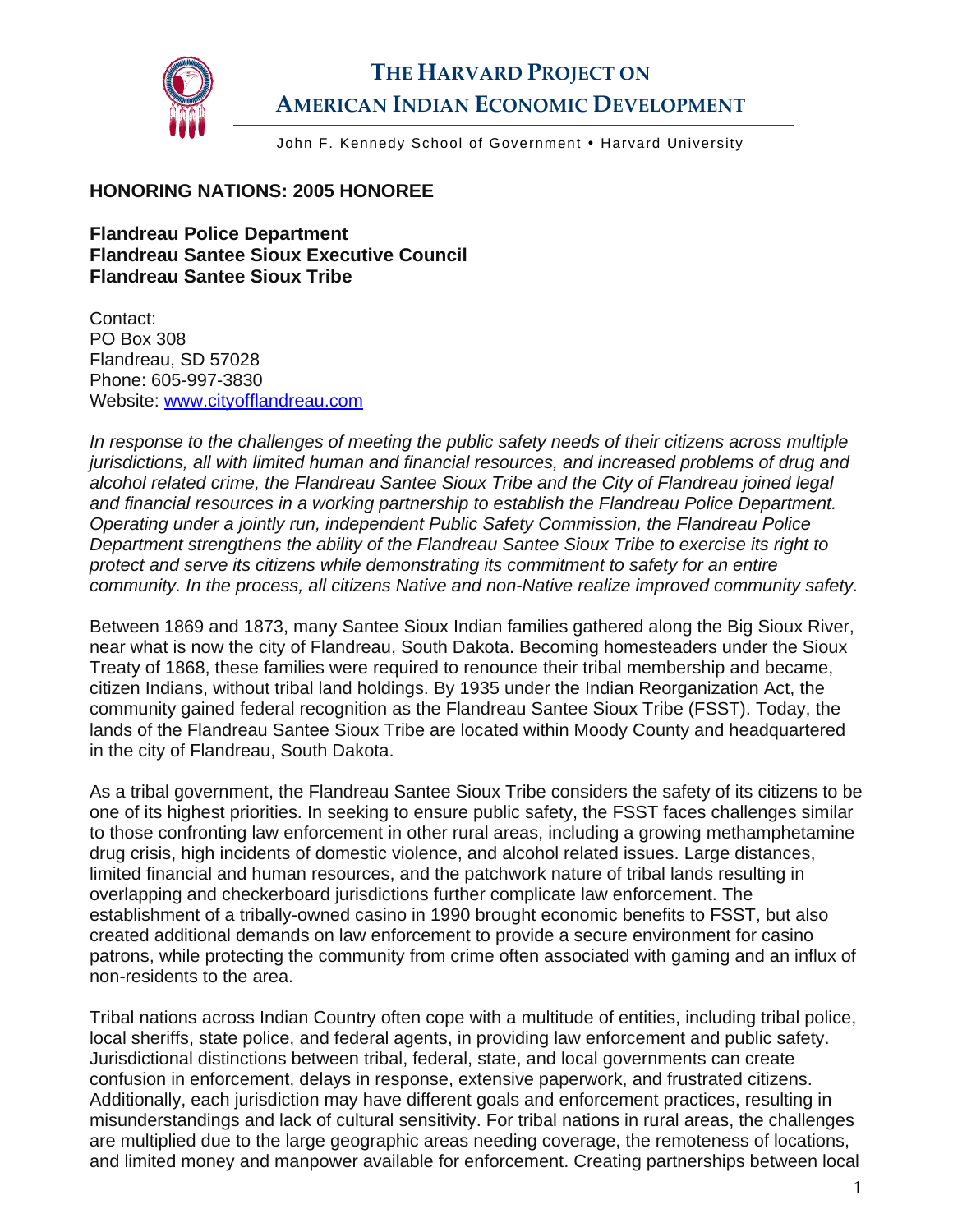and regional law enforcement agencies offers tribal nations the opportunity to meet the needs of their communities while exercising self-governance.

Attempting to meet the public safety needs of its citizens, the Flandreau Santee Sioux Tribe tried various methods of law enforcement depending on available resources and leadership of both FSST and the City of Flandreau. Instituting cross-deputization with other local law enforcement agencies, hiring of Bureau of Indian Affairs police officers, and development of a tribal police force proved to be insufficient for various reasons. By 1999, the Moody County Sheriff's Office (MCSO) was contracted as the primary provider of law enforcement for tribal citizens both in and around the City of Flandreau. However, responsibilities of covering an entire county stretched the resources of the MCSO thin. The tribal government felt a critical gap in services for their citizens, a concern echoed by the city of Flandreau. Long-term, effective law enforcement solutions were imperative.

In 2000, FSST and the City of Flandreau formed a Public Safety Commission (PSC) made up of city and tribal leaders, business people, health and educational professionals, and other community members. The PDC set out to conduct a study to evaluate law enforcement options within the City of Flandreau. Out of this emerged a joint power agreement between the Tribe and City designed to enhance public safety, promote intergovernmental relations, and improve the general quality of life facing the rural community. Under the joint power agreement, the Tribe and the City formed the Flandreau Police Department (FPD).

The governance of the FPD is a shared responsibility between FSST and the City under the authority of the Public Safety Commission. As designated by public ordinance, the PSC is responsible for hiring and staffing, oversees the FPD budget, convenes monthly community meetings and meetings with the FSST Tribal Council and the Flandreau City Council. It provides a layer of independence from changes in leadership of both FSST and the City by operating as its own entity, while also serving as a mechanism for airing of public complaints.

Under the PSC, the FSST-City FPD provides law enforcement services both within the City of Flandreau and on all trust lands under the Flandreau Santee Sioux Tribe. Similar to other police departments serving checkerboarded areas, FPD officers are cross-deputized to address jurisdictional issues. The FPD works closely with the Moody County Sheriff's Office, and FPD officers are authorized to enforce state and tribal protection orders. Collaboration with the Federal Bureau of Investigation provides further cross-jurisdictional authority as well as opportunities for quality law enforcement training.

The FPD is structured around a commitment to community policing that not only involves the community in law enforcement, but also creates a cadre of officers and staff who reflect, understand, and are trained as a part of the larger Flandreau community. As a consequence, public safety for all citizens is a primary mandate. Officers receive extensive training that encompasses community policing, safety and tribal laws. To further enhance community policing principles, the PSC members attend trainings as well.

Five years after the establishment of the FPD, law enforcement in the community continues to improve. Crime reporting rates are rising, signaling improved public understanding of, trust in, and communication with the FPD. Once plagued by drunk driving, the FPD's action in increasing Driving Under the Influence (DUI) arrests by 100% has given Flandreau a reputation for being tough on DUI offenders, and incidents are decreasing. The implementation of a strategic plan to combat a methamphetamine crisis through education, treatment, and enforcement has resulted in increased arrests and enrollment in treatment facilities. The level of trust the FPD has engendered in the community itself is another measure of success. Structured and informal interactions with students, businesses, and other community members have paved the way to increased communication and a sense of joint responsibility in community improvement. The FPD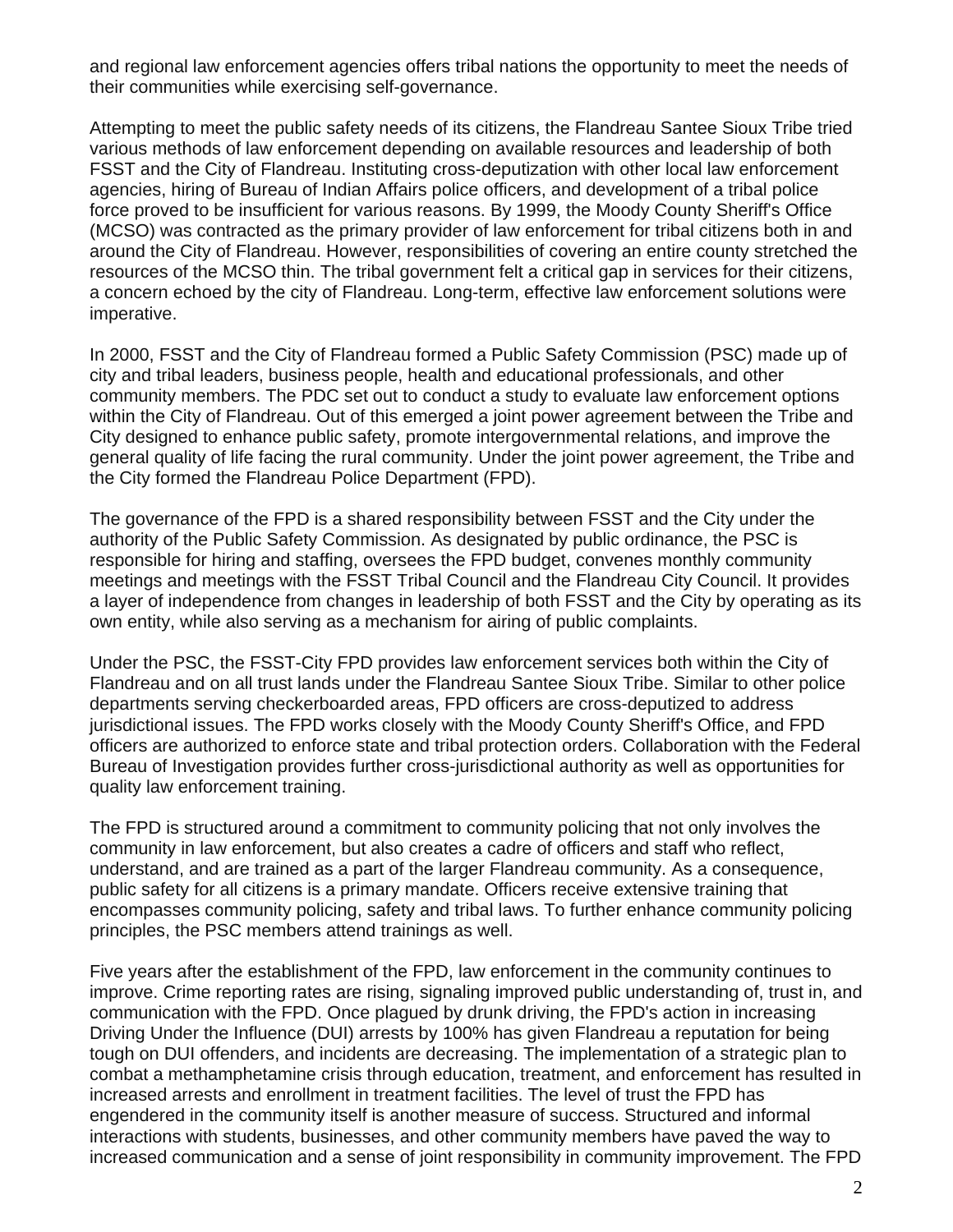is not an adversary, but a partner in collective community action. In fact, because of the rapport, trust, and confidence staff members hold for the FPD, the domestic violence shelter in Flandreau allows FPD officers access to their facilities, a prohibition for most other shelters.

The FPD as a collaborative law enforcement agency helps reduce the complications of multiple jurisdictional boundaries. Because the FPD has been created as a joint effort of FSST and the City of Flandreau, it is able exercise jurisdiction through one entity encompassing both tribal and municipal lands. Additionally, memoranda of agreement between the Flandreau Santee Nation, the City, and state and federal authorities provide FPD officers with credentials for city, state, and federal law enforcement. This ensures the FPD is able to enforce measures throughout the City, parts of Moody County, and on all FSST trust lands, eliminating jurisdictional complications. Legal codes established by FSST are modeled to mesh with state codes, allowing for standardization across law enforcement agencies as well as in tribal and state courts.

New levels of cooperation have also increased trust among legal authorities. Both the county attorney and the tribal attorney express deep faith in the efforts and effectiveness of the FPD. Joint law enforcement means less confusion by citizens about which authorities handle which issues. For example, the CEO of the local public school system noted that, under the FPD's consolidated services, neither citizens nor law enforcement officials now have to uncover who is best to contact when an incident is occurring. Previously, they had to decide who should be called: the City, the Tribe, or the County. This has increased effectiveness and decreased response time in emergencies.

Establishing the joint and independent Public Safety Commission to govern the FPD provides consistent and responsive leadership separate from political changes in tribal and municipal government. Continuity in any agency, program, or organization can be problematic during changes in elected tribal or municipal leadership. The Public Safety Commission governs the FPD, buffering public safety operational matters from the immediate leadership of the tribal and city council. This maintains a sense of stability for law enforcement not always present in the past, as changes in the make-up of elected members of either council previously resulted in new methods and/or changes in leadership for law enforcement entities. Additionally, the structure of PSC allows the Flandreau Santee Sioux Tribe and the City of Flandreau to address common issues and concerns for the community, and seek solutions collectively. Decisions are reached through consideration of diverse community needs because the commission consists of City and FSST leaders, citizens, service providers, and educational professionals. Tribal citizens, along with non-tribal community members, are in charge of decisions about law enforcement, creating a balance of power while maintaining the sovereignty of both. The PSC has also ensured consistent leadership by the careful selection of a dedicated Chief of Police.

The current Chief has worked to build the FPD as a high-quality law enforcement agency. His role in establishing community policing practices, developing inter-agency collaboration with federal, state, and local law enforcement agencies, and creating a set of policies and procedures based on national law enforcement accreditation standards have created strong and steady leadership throughout the department's five years of growth. The Chief and the PSC challenge themselves to stay personally and professionally knowledgeable about the cultures present in the Flandreau community. The FPD has a stated commitment to non-raced biased practices and educates the entire FPD on cultural differences, promoting respect for all community members.

Commitment to community policing efforts by both the PSC and the FPD is a major factor in the ability to provide community responsive, culturally sensitive, and non-race based law enforcement. Officers are encouraged to regularly attend community meetings, social gatherings, and church assemblies. Officers also patrol the public school yard and buildings on a regular basis, often eat with students in the cafeteria, attend sporting events, and maintain a presence in school hallways. When graffiti appeared in a city park frequented by local youth officers enlisted